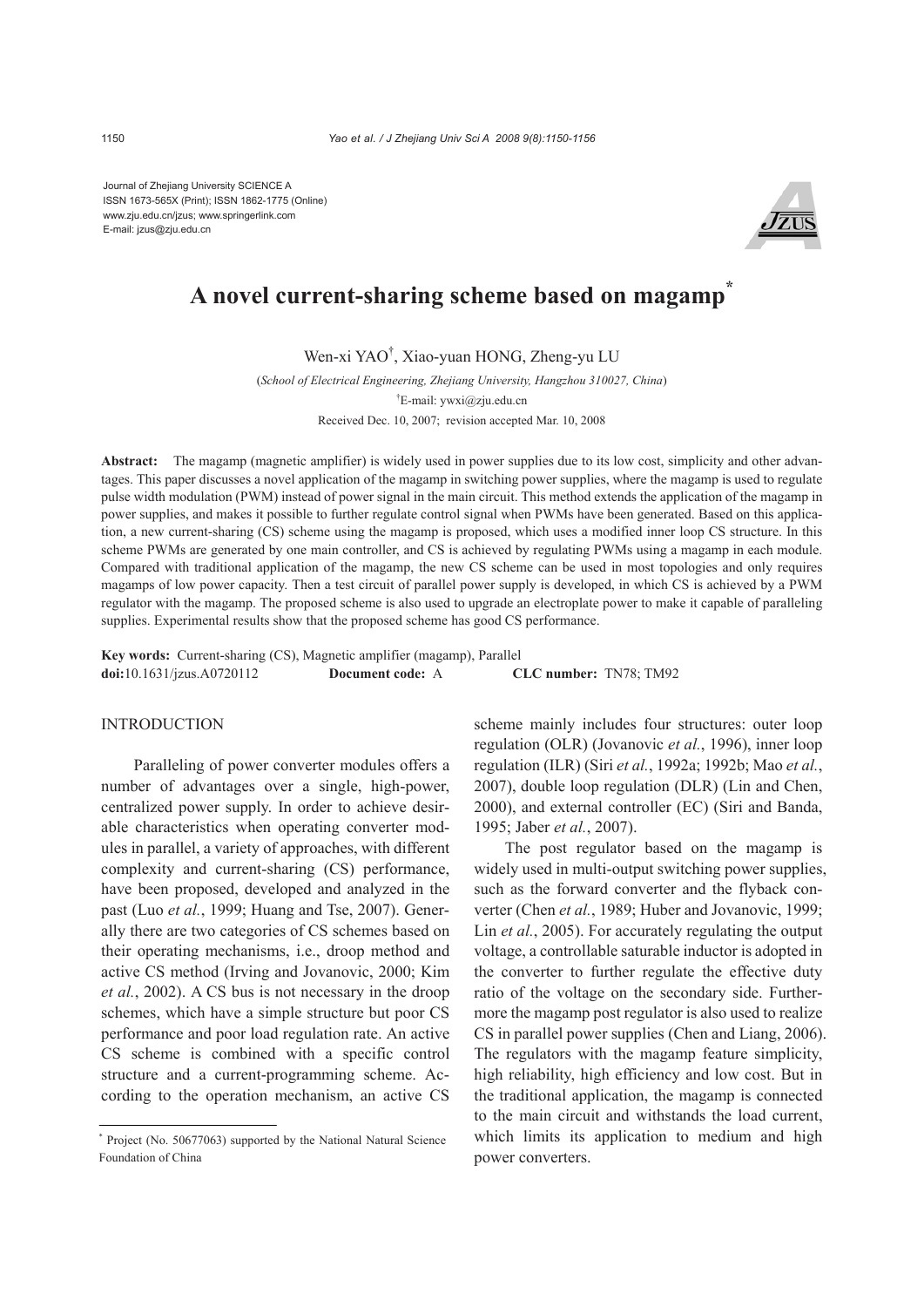This paper presents a new application of the magamp, which regulates PWMs of the converter instead of power signal in the main circuit. Based on this application, a new CS scheme with a modified inner loop structure is proposed. To verify this scheme, a 4.8-kW electroplate power based on paralleling of power converter modules is developed. Experimental results show the good performance of the CS scheme.

## APPLICATION OF MAGAMP POST REGULATOR

A magamp is an inductor with a magnetic core of a closed magnetic circuit. It is saturable and has high permeability. Fig.1 shows the *B-H* curves of an ideal magamp.



**Fig.1** *B***-***H* **curves of an ideal magamp**

The magamp can be used as a pulse regulator, as shown in Fig.2a, where  $u_p$  is the pulse sequence source,  $L_m$  is an ideal magamp, and  $r$  is the load. Based on volt-second balance during the blocking time and resetting time, the block duty cycle can be expressed by

$$
\Delta d = (1 - d)V_{\text{rst}} / V_{\text{p}},
$$

where *d* is the duty cycle of  $u_p$ ,  $\Delta d$  is the block duty cycle by the magamp,  $V_{\text{rst}}$  is the reset voltage, and  $V_{\text{p}}$ is the amplitude of  $u_p$ . Fig.2b shows the waveforms of the pulse regulator using the magamp. The block duty cycle is controlled by  $V_{\text{rst}}$ .

For many years, the magamp techniques have been mostly applied in the forward converter. As an example, the principle is briefly introduced in Fig.3, and the relative key waveforms are shown in Fig.4. In the forward converter, the regulation of output voltage

 $V_{s1}$  is achieved by a PWM of the duty cycle of the primary switch  $S_{w1}$ , whereas the output voltage  $V_{s2}$  is regulated by a local magamp feedback loop, which modulates the duration of the blocking time of the magamp inductor. Besides, the magamp techniques applied in other types of converters, such as flyback converter (Chen *et al*., 2002; Wen and Chen, 2005), half-bridge converter (Hang *et al.*, 2005), etc., also have been studied recently.

Similarly, the magamp post regulator is also applied in a parallel system to achieve CS. Chen and Liang (2006) proposed a CS scheme in a forward DC/DC converter, as shown in Fig.5. In this scheme several secondary outputs are paralleled to improve the output capability, and magamps are used to achieve CS.



**Fig.2 Pulse regulator using a magamp. (a) Principle of a pulse regulator; (b) Waveform of the pulse regulator** 



**Fig.3 Two output forward converters with the magamp post regulator**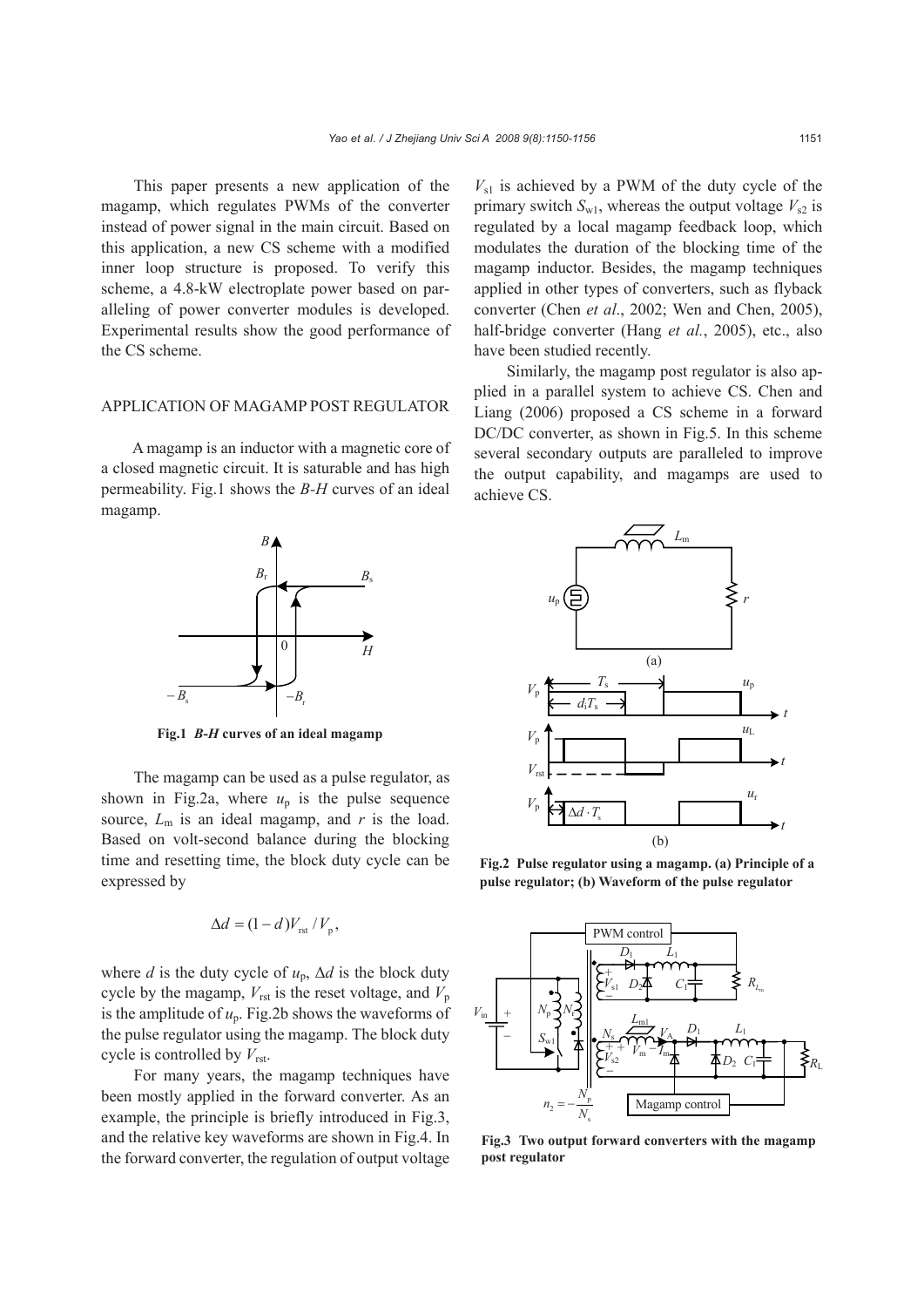

**Fig.4 Key waveforms of the magamp in a forward converter**



**Fig.5 Diagram of paralleling magamp post regulator modules**

Applied as the post regulator, the magamp has the advantages of high efficiency, high stability, high power density, simple control and low electromagnetic interference, but several disadvantages listed as follows:

(1) In this scheme, the magamp is connected to the main circuit and withstands all load current of the regulated channel, so it requires a relatively high power capacity. When the output current increases, a magamp with high power capacity is needed, and this will lead to high cost and low efficiency.

(2) It takes time to reset the magamp. If the magamp is connected to a main circuit, the current passing through the magamp should be discontinuous, which limits its application in the majority of topologies. For example, the CS scheme using the magamp cannot be used in a buck converter, because the load current of a buck converter is continuous and the magamp cannot be easily reset.

# A NOVEL PWM REGULATOR WITH MAGAMP

To avoid the use of a magamp post regulator, a novel scheme is proposed in this section. According to the principle shown in Fig.1, the pulse width can be adjusted by a magamp, so it is possible to regulate PWMs but not voltage waves of a power circuit by the magamp in power converters. Fig.6 shows how the magamp with a small power capacity, if used as a PWM regulator, can be applied to the converters with medium and high power, where  $G_v(s)$  is a voltage regulator.



**Fig.6 PWM regulator using the magamp**

In this scheme, the switching signal is regulated directly by the analog signal using the magamp. A normal analog circuit or a normal digital circuit is not suitable due to the complexity in structure. Compared with the digital scheme, the magamp has the advantages of rapid real-time response and high reliability: since each pulse is regulated by the magamp at the rising edge, there is almost no time delay during the implementation of the proposed control scheme, but at least one cycle delay as for the digital control scheme; the magamp is not sensitive to the rising edge jitter of the pulse, which greatly disturbs the digital control.

Using the proposed PWM regulator, a CS scheme with the magamp can be applied in a parallel supply system with various topologies. As an example, a parallel supply system combining four modules will be developed in the following paragraphs.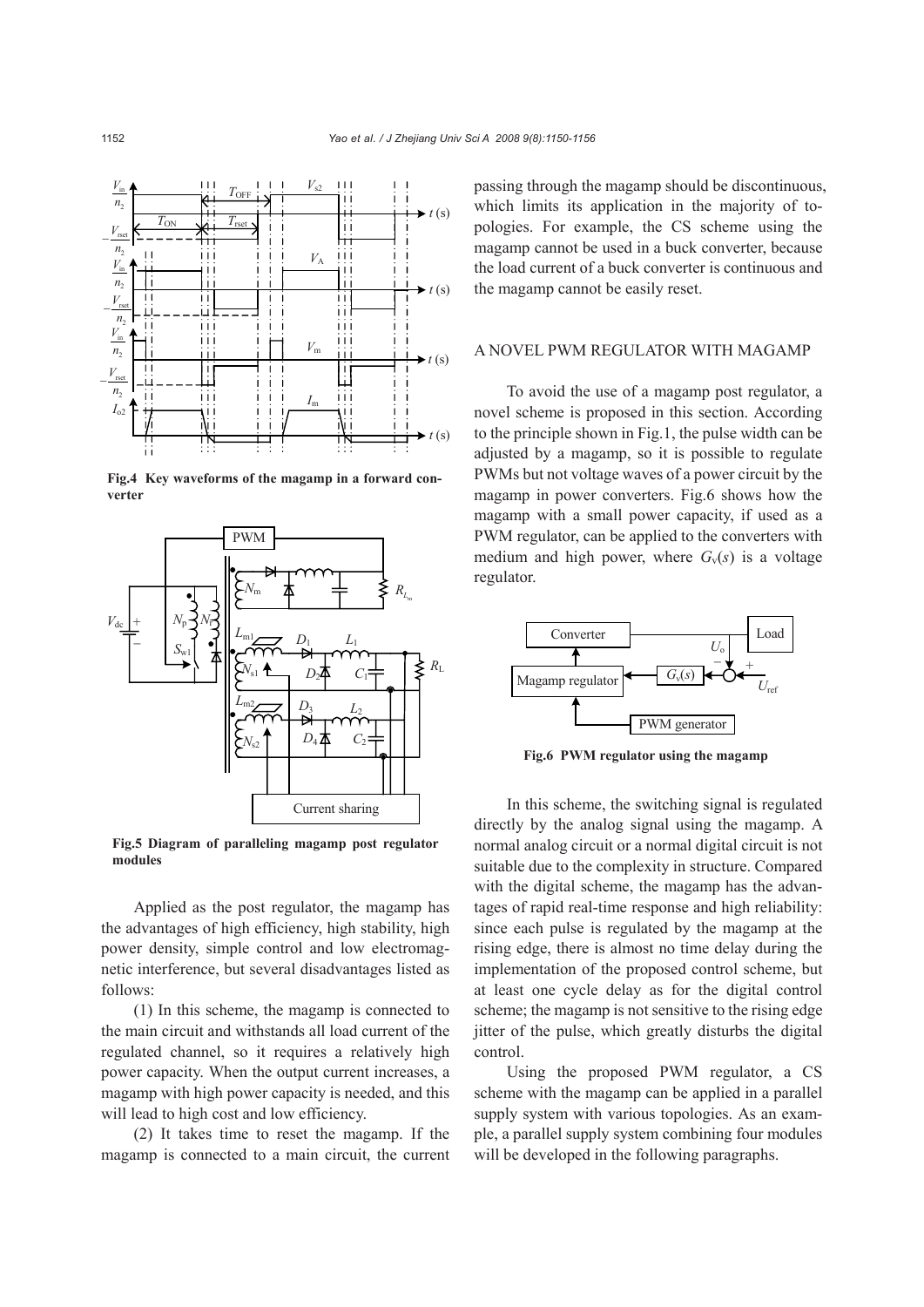#### **Diagram of the parallel converter**

A diagram of the parallel system is shown in Fig.7. The main topology of each module is a buck converter. The control system is a double loop system: the outer loop is a uniform voltage regulator which keeps the output voltage stable, and the inner CS loop in each module further regulates the PWMs which are generated by the output voltage regulator.



**Fig.7 Diagram of a parallel supply system**

In this scheme, a modified inner loop CS structure is adopted, as shown in Fig.8. Current of each module is compared with that of the CS bus, and the error signal is regulated by  $G_{cs}(s)$ . Then the output signal regulates the PWM using the magamp. Here the CS bus is achieved by the average current-programming method, as shown in Fig.9.



**Fig.8 Control diagram of a parallel supply system**



**Fig.9 Program method of the current-sharing bus Fig.10 Diagram of a PWM regulator** 

## **Design of PWM regulator of magamp**

In general, to get enough time to reset the magamp, the maximum duty ratio of PWM should be restricted. In this paper, an auxiliary logic circuit is proposed. The magamp only adjusts the rising edges of the PWM and does not respond to the falling edges of the PWM. The rising edges and falling edges are dealt with separately to avoid the problem caused by a large duty ratio. The diagram of the PWM regulator is designed as shown in Fig.10, which is implemented by the following three steps:

(1) Change the pulse width of the PWM. When the magamp is applied as a PWM regulator, PWM should be modified to a certain duty ratio pulse to ensure that the magamp can be reset to its original magnetic induction status before the next PWM circle starts. It is realized by a monostable flip-flop, as shown in the dashed block 'Step 1' of Fig.10, where *P*m is the output PWM which has a certain pulse width and the same rising edges as *P*i.

(2) Regulate the PWM by the magamp. PWM  $P_m$ is regulated by a magamp, and then the rising edges of *P*m are delayed, and the delay time is decided by the reset current. The regulator is composed of the magamp, the amplifying circuit and the reset circuit, as shown in the dashed block 'Step 2' of Fig.10, where *P*<sub>m1</sub> is defined as the output PWM of the regulator.

(3) Recover the pulse width. The falling edges of *P*m1 should be adjusted at the same time with *P*i, which is achieved by D-flip-flop, as shown in the dashed block 'Step 3' of Fig.10, where  $P_0$  is the output signal which has regulated rising edges and the same falling edges as *P*i.

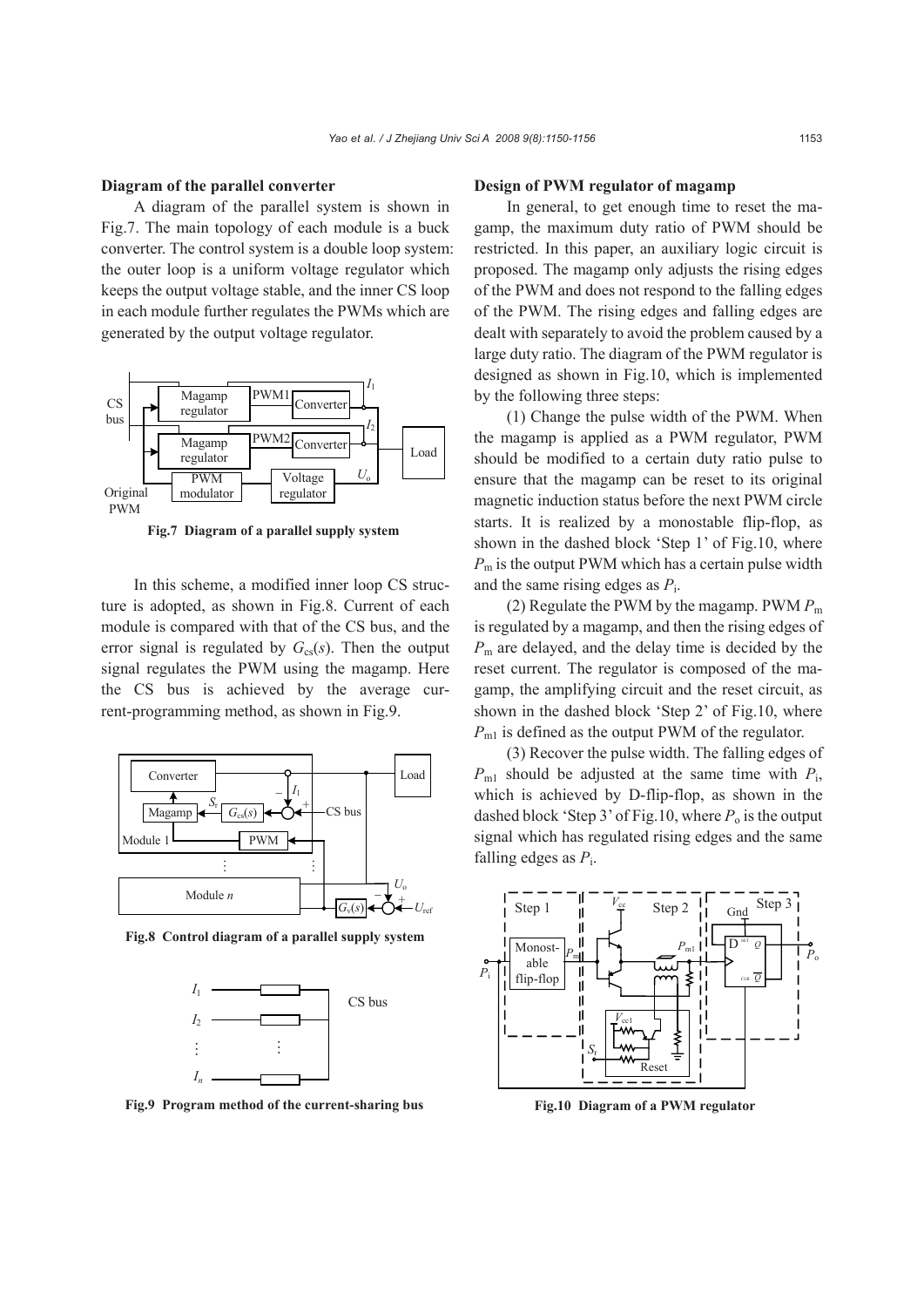



#### EXPERIMENTAL VERIFICATION

A test circuit with two modules paralleled is developed to verify the proposed scheme. The main circuit of each module is a buck converter, as shown in Fig.12, where  $T_1$ ,  $T_2$  are IRF520,  $D_1$ ,  $D_2$  are MUR820,  $L_1 = L_2 = 100 \mu H$ ,  $C_{01} = C_{02} = 100 \mu F$ . To show the balance effect, different input voltages are selected. Fig.13 shows the experimental results under different conditions, where Fig.13a shows the stable inductor currents of two modules with the CS scheme under the condition  $U_{11}=34$  V,  $U_{12}=40$  V,  $U_{0}=12$  V,  $R_{\text{L}}$ =2.5  $\Omega$ . Fig.13b shows transient waves of inductor currents when the load steps from 2.5  $\Omega$  to 4  $\Omega$ . Fig.13c shows the inductor currents of two modules without the CS scheme under the condition  $U_{11}=34$  V, *U*<sub>i2</sub>=36 V, *U*<sub>0</sub>=12 V, *R*<sub>L</sub>=2.5 Ω. The experimental results show that the proposed scheme has good CS performance.



**Fig.12 Main circuit of paralleled supply**

The most important advantage of the proposed CS scheme is to achieve CS with less modification on the original control scheme. So we use this scheme to upgrade a product of electroplate power and make it capable of paralleling supplies with a low additional cost.



**Fig.13 Waves of inductor currents under different conditions. (a) Stable waves of inductor currents; (b) Waves of inductor currents with a step of load; (c) Waves of inductor currents without a current-sharing scheme** 

The main circuit of the power is an isolated DC/DC converter with half-bridge in primary side and full wave rectifier in secondary side as shown in Fig.14, where the input voltage  $V_{\text{in}}$  is AC 220 V; output voltage  $V_0$  is DC 0~12 V adjustable; the maximum output current  $I_0$  of each module is 1000 A; the transfer rate of the transformer  $T_1$  is 6:1. The experiment load is a plating bath which can be considered as resistant and capacitor paralleling. The device parameters are as follows: IGBTs  $S_1$ ,  $S_2$ : 600 V/300 A; Rectifier bridge *B*1: 600 V/100 A; Diodes *D*3, *D*4: 100 V/100 A, 10 modules paralleled; Capacitors *C*1, *C*2: 3300 μF.

To apply the proposed CS scheme, an additional CS module is inserted between the control circuit and the IGBT drivers. The experimental results are shown in Fig.15, where Fig.15a shows the output current of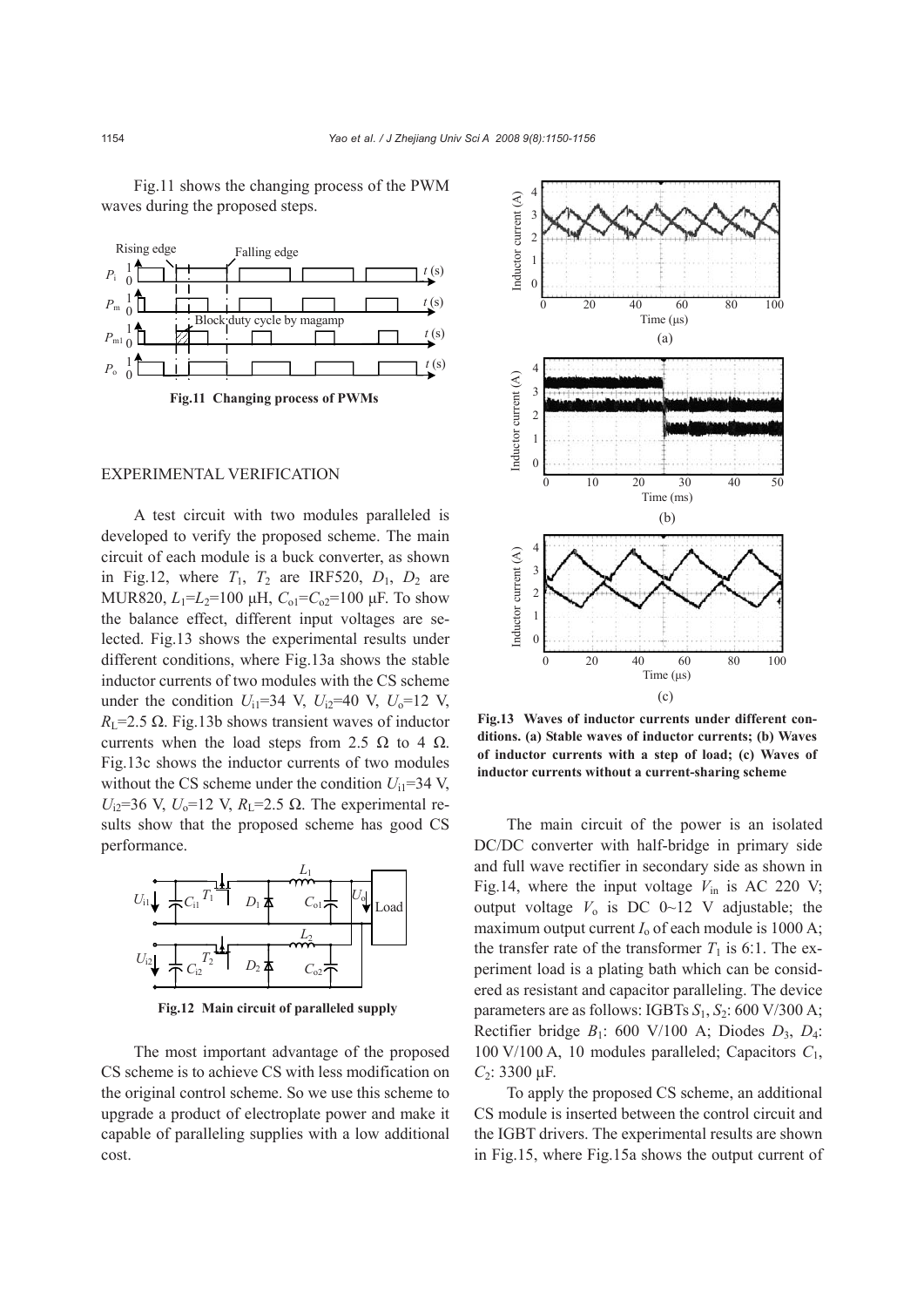each module at 25% load, while Fig.15b shows the output current of each module at full load. These results show good CS performance.



**Fig.14 Main circuit of a single module**



**Fig.15 Performance of current sharing with the proposed CS scheme. (a) Load** *r***≈12 mΩ; (b) Load** *r***≈3 mΩ**

## **CONCLUSION**

This paper proposes a novel CS scheme using the magamp as the PWM regulator instead of the post regulator in traditional application. Analysis and implementation show that the new scheme has the following characteristics:

(1) It is applicable to medium and high power DC/DC converters. In this scheme, the magamp regulates PWM signals instead of voltage wave of the power circuit, so the magamp only deals with low power even in a high-power converter. In the proposed electroplate power supply, the output current of each module reaches 1000 A, but the power of the regulating magamp is less than 1 W.

(2) It is applicable to the majority of topologies in principle, such as BUCK, BOOST and other PWM

based converters. It takes time to reset the magamp, so the traditional post regulator with the magamp cannot be used in the topologies with continuous output current like the BUCK converter. However, the proposed scheme can achieve CS in most topologies.

(3) It is a simple control scheme. In the proposed scheme, the magamp regulates the PWM directly, which is independent of the control circuit. Therefore, several normal modules can be paralleled and CS with only a few additional modifications can be achieved.

### **References**

- Chen, D.Y., Lee, J., Jamerson, C., 1989. A simple model predicts small-signal control loop behavior of magamp post-regulator. *IEEE Trans. on Power Electr.*, **4**(4):402- 408. [doi:10.1109/63.41767]
- Chen, W., Han, J., Wen, C.C., 2002. Bi-directional Resetting Scheme of the Magamp Post-regulator. Proc. IEEE APEC, Dallas, TX, USA, **2**:838-842. [doi:10.1109/APEC.2002. 989341]
- Chen, Y.T., Liang, J.M., 2006. Paralleling magamp postregulator modules with sliding-mode-control method. *IEEE Trans. on Ind. Electr.*, **53**(3):974-983. [doi:10.1109/TIE. 2006.874257]
- Hang, L.J., Gu, Y.L., Lu, Z.Y., Qian, Z.M., Xu, D.H., 2005. Magamp Post Regulation for LLC Series Resonant Converter with Multi-output. Proc. IECON, Raleigh, NC, USA, p.628-632. [doi:10.1109/IECON.2005.1568977]
- Huang, Y., Tse, C.K., 2007. Circuit theoretic classification of parallel connected DC-DC converters. *IEEE Trans. on Circuits Syst. I: Fundam. Theory Appl.*, **54**(5):1099-1108. [doi:10.1109/TCSI.2007.890631]
- Huber, L., Jovanovic, M.M., 1999. Small-signal modeling of nonideal magamp PWM switch. *IEEE Trans. on Power Electr.*, **14**(5):882-889. [doi:10.1109/63.788485]
- Irving, B.T., Jovanovic, M.M., 2000. Analysis, Design, and Performance Evaluation of Droop Current-sharing Method. Proc. IEEE APEC, New Orleans, LA, USA, **1**:235-241. [doi:10.1109/APEC.2000.826110]
- Jaber, A., Qahouq, A., Huang, L., 2007. Allan, Novel Current Sharing Schemes for Multiphase Converters with Digital Controller Implementation. Proc. IEEE APEC, Anaheim, CA, USA, p.148-156. [doi:10.1109/APEX.2007.357508]
- Jovanovic, M.M, Crow, D.E., Lieu, F.Y., 1996. A novel, low-cost implementation of "democratic" load-current sharing of paralleled converter modules. *IEEE Trans*. *on Power Electr.*, **11**(4):604-611. [doi:10.1109/63.506126]
- Kim, J.W., Choi, H.S., Cho, B.H., 2002. A novel droop method for converter parallel operation. *IEEE Trans*. *on Power Electr.*, **17**(1):25-32. [doi:10.1109/63.988666]
- Lin, C.S., Chen, C.L., 2000. Single-wire current-share paralleling of current-mode controlled DC power supplies. *IEEE Trans. on Ind. Electr.*, **47**(4):780-786. [doi:10.1109/